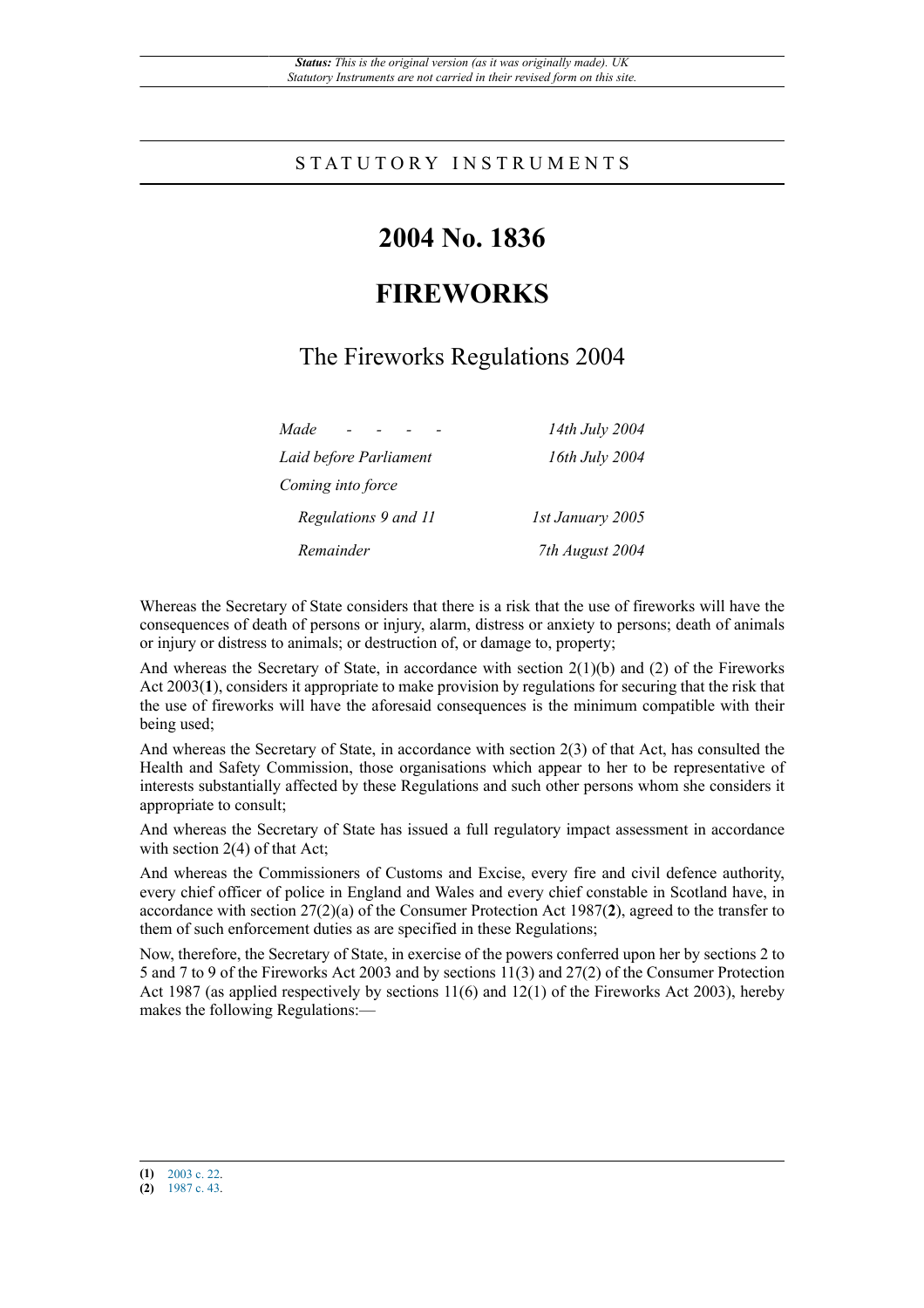#### **Citation, commencement and extent**

**1.**—(1) These Regulations may be cited as the Fireworks Regulations 2004 and, except for regulations 9 and 11, shall come into force on 7th August 2004.

- (2) Regulations 9 and 11 shall come into force on 1st January 2005.
- (3) These Regulations shall not extend to Northern Ireland.
- (4) Regulation 7 of these Regulations shall not extend to Scotland.

#### **Revocation of the Fireworks Regulations 2003**

**2.** The Fireworks Regulations 2003(**3**) are revoked.

#### **Interpretation**

**3.** In these Regulations—

"adult firework" means—

- (a) any firework which does not comply with the relevant requirements of Part 2 of BS 7114 when tested in accordance with the appropriate test method (if any) in Part 3 of BS 7114; or
- (b) any firework (except for a cap, cracker snap, novelty match, party popper, serpent, sparkler or throwdown) which does comply with those requirements;

"amorce" means a firework which is a percussion cap designed for use in toys, which comprises a paper envelope containing a dot of impact-sensitive pyrotechnic composition and which forms part of a roll;

"assembly" means an assembly which includes any firework;

"BS 7114" means the British Standard Specification comprising the following parts—

- (a) BS 7114: Part 1: 1988, the British Standard Specification for classification of fireworks published on 30th November 1988(**4**);
- (b) BS 7114: Part 2: 1988, the British Standard Specification for fireworks published on 30th November 1988(**5**); and
- (c) BS 7114: Part 3: 1988, the British Standard Specification for methods of test for fireworks published on 30th November 1988(**6**);

and references to Parts 1, 2 and 3 of BS 7114 shall be construed accordingly;

"BS EN 61672" means the British Standard Specification comprising the following parts—

- (a) BS EN 61672-1:2003, "Electroacoustics. Sound Level Meters. Specifications", published on 25th March 2003(**7**); and
- (b) BS EN 61672-2:2003, "Electroacoustics. Sound Level Meters. Pattern Evaluation Tests", published on 11th July 2003(**8**);

"cap" means a firework (including an amorce) designed for use in toys which comprises a nonmetallic envelope or cup containing a dot of impact-sensitive pyrotechnic composition, and which produces a report when it is hit;

"category 3 firework" means a firework classified as category 3 under Part 1 of BS 7114;

**<sup>(3)</sup>** S.I. [2003/3085](http://www.legislation.gov.uk/id/uksi/2003/3085).

<sup>(4)</sup> ISBN 0 580 17026 8.

<sup>(5)</sup> ISBN 0 580 17027 6.

<sup>(6)</sup> ISBN 0580 17028 4.

<sup>(7)</sup> ISBN 0 580 41452 3.

<sup>(8)</sup> ISBN 0 580 42224 0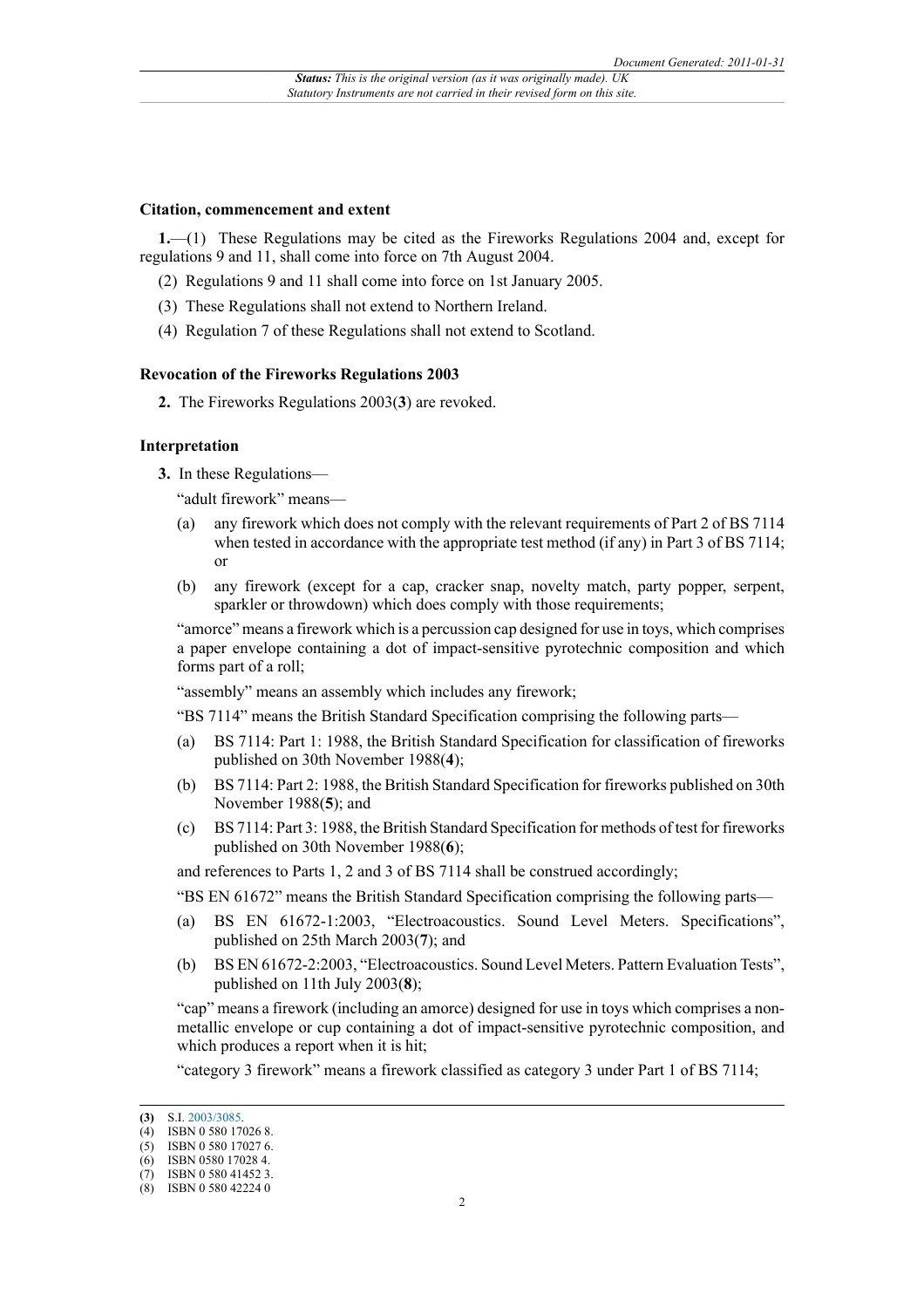"category 4 firework" means a firework classified as category 4 under Part 1 of BS 7114; "cracker snap" means a firework—

- (a) which comprises two overlapping strips of card or paper with a friction-sensitive explosive composition in sliding contact with an abrasive surface; and
- (b) which produces a report when pulled apart;

"explosives" has the same meaning as in the Explosives Act 1875(**9**)

"local licensing authority" means in relation to—

- (a) the City of London, the Common Council for the City of London;
- (b) an area in the rest of London, the London Borough Council for that area;
- (c) an area where there is a fire and civil defence authority, that authority;
- (d) the Isles of Scilly, the Council of the Isles of Scilly;
- (e) an area in the rest of England, the county council for that area or where there is no county council for that area, the district council for that area;
- (f) an area in Scotland, the council for the local government area; and
- (g) an area in Wales, the county council or the county borough council for that area;

"novelty match" means a firework comprising a match with a dot of pyrotechnic composition which is designed to be held in the hand while functioning and whose functioning involves a report or the production of visual effects, or both;

"party popper" means a firework comprising a device—

- (a) which is designed to be held in the hand while functioning;
- (b) which is operated by a pull-string with an abrasive surface in sliding contact with a friction-sensitive pyrotechnic composition; and
- (c) whose functioning involves a report with the ejection of streamers or confetti, or both;

"pyrotechnic composition" means a substance or a mixture of a substance designed to produce an effect by heat, light, sound, gas or smoke or a combination of these as the result of nondetonative self-sustaining exothermic chemical reactions;

"serpent" means a firework, comprising a pre-formed shape of pyrotechnic composition, with or without support, whose functioning involves the generation of expanded residue;

"sparkler" means a firework, other than a category 3 or category 4 firework, comprising a rigid wire partially coated with slow-burning pyrotechnic composition, whose functioning involves the emission of sparks without a report;

"the 1987 Act" means the Consumer Protection Act 1987(**10**);

"the 2003 Act" means the Fireworks Act 2003(**11**);

"the 1997 Regulations" means the Fireworks (Safety) Regulations 1997(**12**);

"the court" means—

- (a) in relation to a decision by a local licensing authority located in England and Wales, a magistrates' court in whose jurisdiction the local licensing authority is situated; and
- (b) in relation to a decision by a local licensing authority located in Scotland, the sheriff in whose jurisdiction the local licensing authority is situated;

<sup>(9)</sup> [1875 c. 17.](http://www.legislation.gov.uk/id/ukpga/1875/17)

<sup>(10)</sup> [1987 c. 43.](http://www.legislation.gov.uk/id/ukpga/1987/43)

 $(11)$  [2003 c. 22.](http://www.legislation.gov.uk/id/ukpga/2003/22)

<sup>(12)</sup> S.I. [1997/2294](http://www.legislation.gov.uk/id/uksi/1997/2294).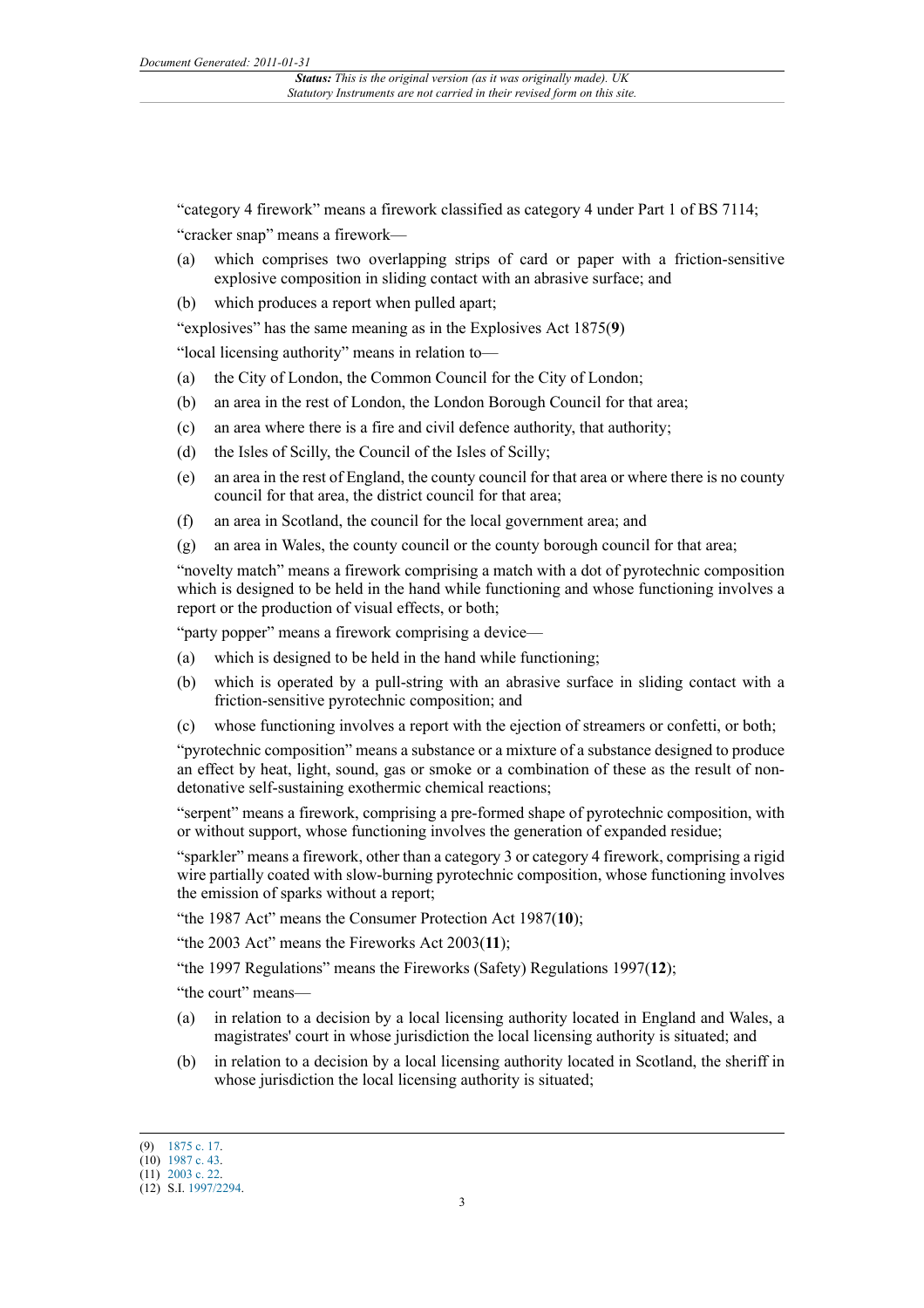"the importation enforcement duty" means the duty imposed by section 27(1) of the 1987 Act, insofar as that duty is, by virtue of section 12(1) of the 2003 Act, exercisable in relation to the enforcement of the prohibition imposed by regulation 11 below;

"the licensing enforcement duty" means the duty imposed by section 27(1) of the 1987 Act, insofar as that duty is, by virtue of section  $12(1)$  of the 2003 Act, exercisable in relation to the enforcement of the prohibition imposed by regulation 9 below;

"the possession enforcement duty" means the duty imposed by section 27(1) of the 1987 Act, insofar as that duty is, by virtue of section  $12(1)$  of the 2003 Act, exercisable in relation to the enforcement of the prohibitions imposed by regulations 4 and 5 below;

"the use enforcement duty" means the duty imposed by section  $27(1)$  of the 1987 Act, insofar as that duty is, by virtue of section 12(1) of the 2003 Act, exercisable in relation to the enforcement of the prohibition imposed by regulation 7 below; and

"throwdown" means a firework comprising impact-sensitive explosive composition and grains of inert material wrapped in paper or foil and which functions to produce a report when thrown onto the ground.

# **Prohibition of possession of fireworks by persons below the age of eighteen**

**4.**—(1) Subject to regulation 6 below, no person under the age of eighteen years shall possess an adult firework in a public place.

(2) In paragraph (1) above "public place" includes any place to which at the material time the public have or are permitted access, whether on payment or otherwise.

### **Prohibition of possession of category 4 fireworks**

**5.** Subject to regulation 6 below, no person shall possess a category 4 firework.

#### **Exceptions to regulations 4 and 5**

**6.**—(1) Regulations 4 and 5 above shall not prohibit the possession of any firework by—

- (a) any person who is employed by, or in business as, a professional organiser or operator of firework displays and who possesses the firework in question for the purposes of his employment or business;
- (b) any person who is employed in, or whose trade or business (or part of whose trade or business) is, the manufacture of fireworks or assemblies and who possesses the firework in question for the purposes of his trade, employment or business;
- (c) any person who is employed in, or whose trade or business (or part of whose trade or business) is, the supply of fireworks or assemblies, for the purpose of supplying them in accordance with the provisions of the 1997 Regulations;
- (d) any person who is employed by a local authority and who, in the course of his employment, possesses the firework in question for any of the following purposes—
	- (i) the putting on of a firework display by that local authority; or
	- (ii) the use by that local authority of the firework in question at a national public celebration or a national commemorative event;
- (e) any person for use, in the course of a trade or business of his or in the course of his employment, for special effects purposes in the theatre, on film or on television;
- (f) any person employed by or otherwise acting on behalf of a local authority, enforcement authority or other body, where—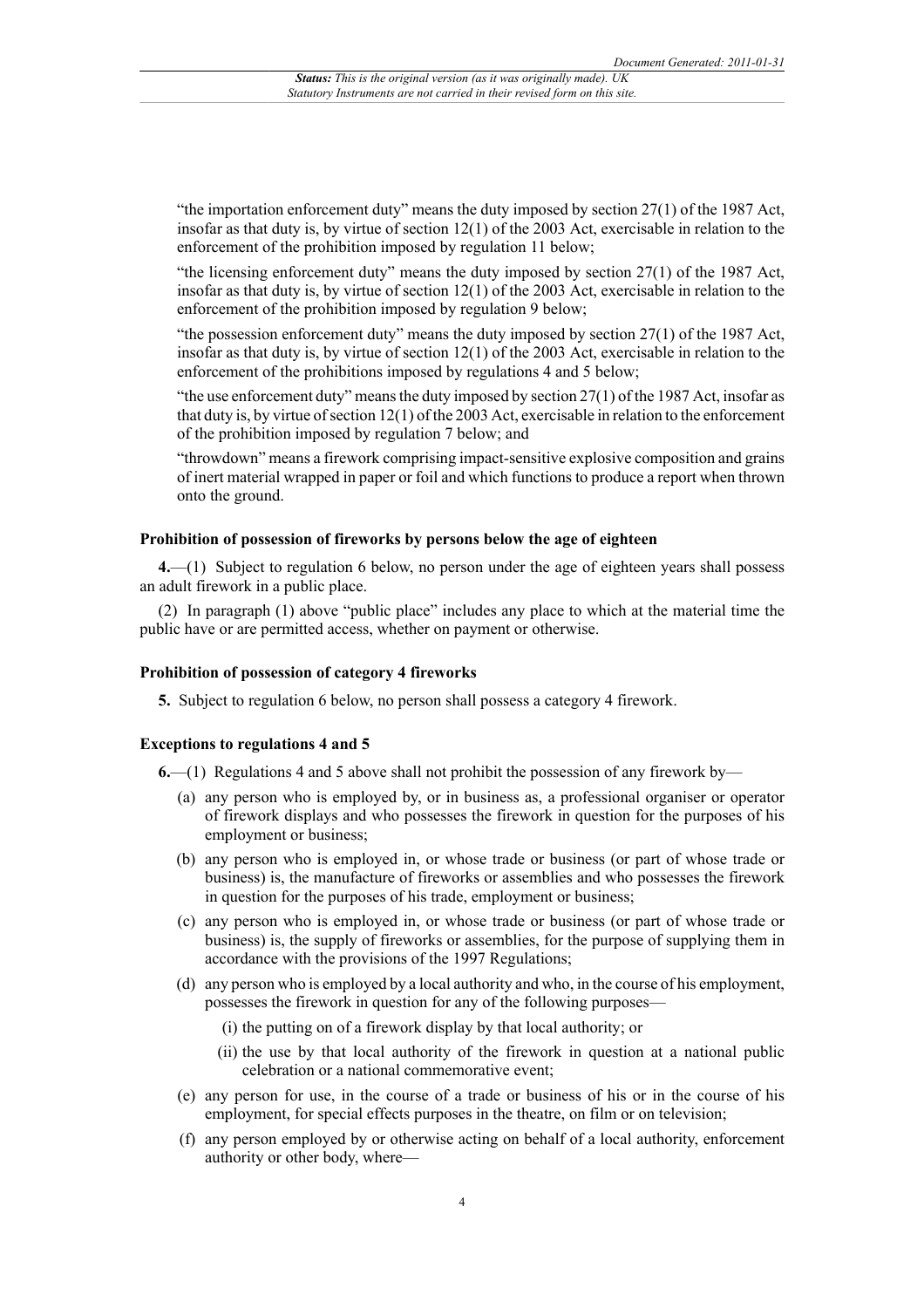- (i) the authority or body has enforcement powers, conferred by or under any enactment, applying to the firework in question; and
- (ii) the person so employed possesses the firework in question for the purposes of the authority or body exercising those enforcement powers;
- (g) any person who is employed by a department of the Government of the United Kingdom and who, in the course of his employment, possesses the firework in question for any of the following purposes—
	- (i) the putting on of a firework display by that department;
	- (ii) the use by that department of the firework in question at a national public celebration or a national commemorative event; or
	- (iii) the use by that department of the firework in question for research or investigations;
- (h) any person who—
	- (i) is in business as or employed by a supplier of goods designed and intended for use in conjunction with fireworks or assemblies; and
	- (ii) possesses the firework in question solely for the purposes of testing those goods to ensure that, when used in conjunction with fireworks or assemblies of the same type, they will perform their intended function or comply with any provision made by or under any enactment and relating to the safety of those goods; or
- (i) any person who is employed by an establishment of the naval, military or air forces of the Crown and who, in the course of his employment, possesses the firework in question for any of the following purposes—
	- (i) the putting on of a fireworks display by that establishment; or
	- (ii) the use by that establishment of the firework in question at a national public celebration or a national commemorative event.

(2) Regulation 5 above shall not prohibit the possession of any firework by any person who is employed in, or whose trade or business (or part of whose trade or business) is, the transport of fireworks and who possesses the firework in question for the purposes of his trade, employment or business.

### **Prohibition of use of certain fireworks at night**

**7.**—(1) Subject to paragraph (2) below, no person shall use an adult firework during night hours.

- (2) Paragraph (1) above shall not prohibit the use of a firework—
	- (a) during a permitted fireworks night; or

—

- (b) by any person who is employed by a local authority and who uses the firework in question
	- (i) for the purposes of putting on a firework display by that local authority; or
	- (ii) at a national public celebration or a national commemorative event.

(3) In this regulation, "night hours" means the period beginning at 11 pm and ending at 7 am the following day and a "permitted fireworks night" means a period—

- (a) beginning at 11 pm on the first day of the Chinese New Year and ending at 1 am the following day;
- (b) beginning at 11 pm on 5th November and ending at 12 am the following day;
- (c) beginning at 11 pm on the day of Diwali and ending at 1 am the following day; or
- (d) beginning at 11 pm on 31st December and ending at 1 am the following day.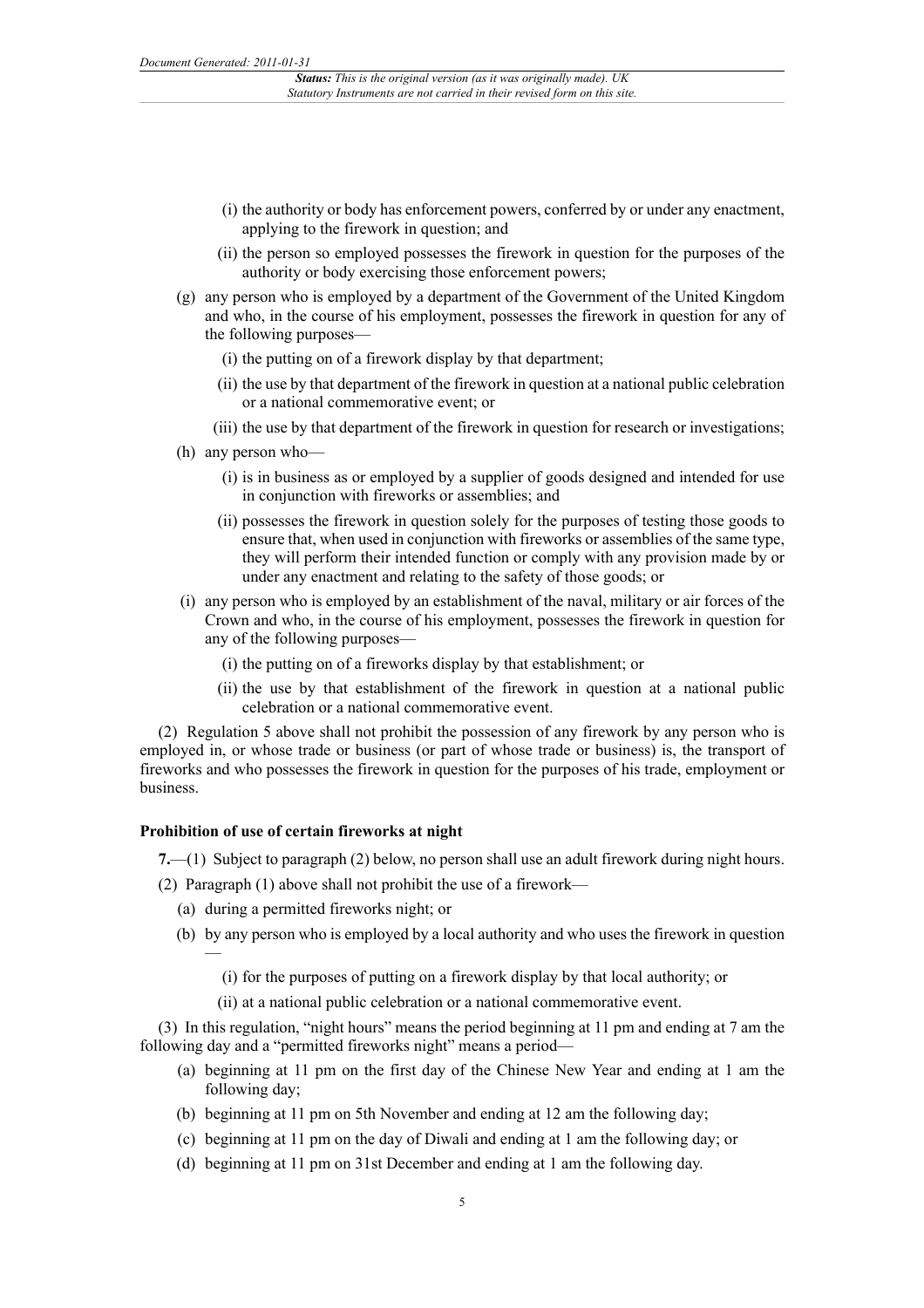#### **Prohibition of supply of excessively loud category 3 fireworks**

**8.**—(1) No person shall supply, or offer or agree to supply, any category 3 firework which, when used, produces a maximum A-weighted impulse sound pressure level exceeding 120 decibels when measured in accordance with paragraph (2) below.

- (2) For the purposes of paragraph (1) above, the sound pressure level is to be measured—
	- (a) at a horizontal distance of fifteen metres from the testing point at a height of one metre above the ground; and
	- (b) using a sound measuring device which conforms to type 1 of BS EN 61672 with a freefield microphone.

#### **Licensing of fireworks suppliers**

**9.**—(1) Subject to paragraph (2) below, no person shall supply or expose for supply any adult firework, save in accordance with a licence granted under this regulation.

(2) Paragraph (1) above shall not prohibit the supply or exposing for supply, otherwise than in accordance with a licence, of adult fireworks—

- (a) on the first day of the Chinese New Year and the three days immediately preceding it;
- (b) on the day of Diwali and the three days immediately preceding it;
- (c) during the period beginning on the 15th October and ending on the 10th November; or
- (d) during the period beginning on the 26th December and ending on the 31st December.

(3) An application for a licence under this regulation shall be made to the local licensing authority in whose area the applicant proposes to supply or expose for supply adult fireworks.

(4) A local licensing authority shall not grant a licence unless it is satisfied that the applicant holds either—

- (a) a licence under section 5 of the Explosives Act 1875(**13**); or
- (b) a registration in accordance with section 21 of that Act.

(5) A local licensing authority may refuse to grant a licence, or may revoke a licence which it has granted, if the applicant has committed—

- (a) an offence under section 11 of the 2003 Act;
- (b) an offence under section 12 of the 1987 Act arising from a contravention of the 1997 Regulations;
- (c) an offence under sections 4, 5 or 32 of the Explosives Act 1875; or
- (d) an offence in relation to the use, storage or keeping of fireworks under the Health and Safety at Work etc. Act 1974(**14**).

(6) Where a local licensing authority refuses to grant a licence, or revokes a licence, it shall notify the applicant of its decision.

(7) A local licensing authority may charge a fee not exceeding £500 a year in connection with the grant of a licence under this regulation.

(8) A person may appeal to the court against a decision of a local licensing authority to refuse to grant him a licence, or to revoke a licence, and any such appeal shall be made within 28 days of the decision in question being notified to that person.

<sup>(13)</sup> [1875 c. 17.](http://www.legislation.gov.uk/id/ukpga/1875/17)

<sup>(14)</sup> [1974 c. 37.](http://www.legislation.gov.uk/id/ukpga/1974/37)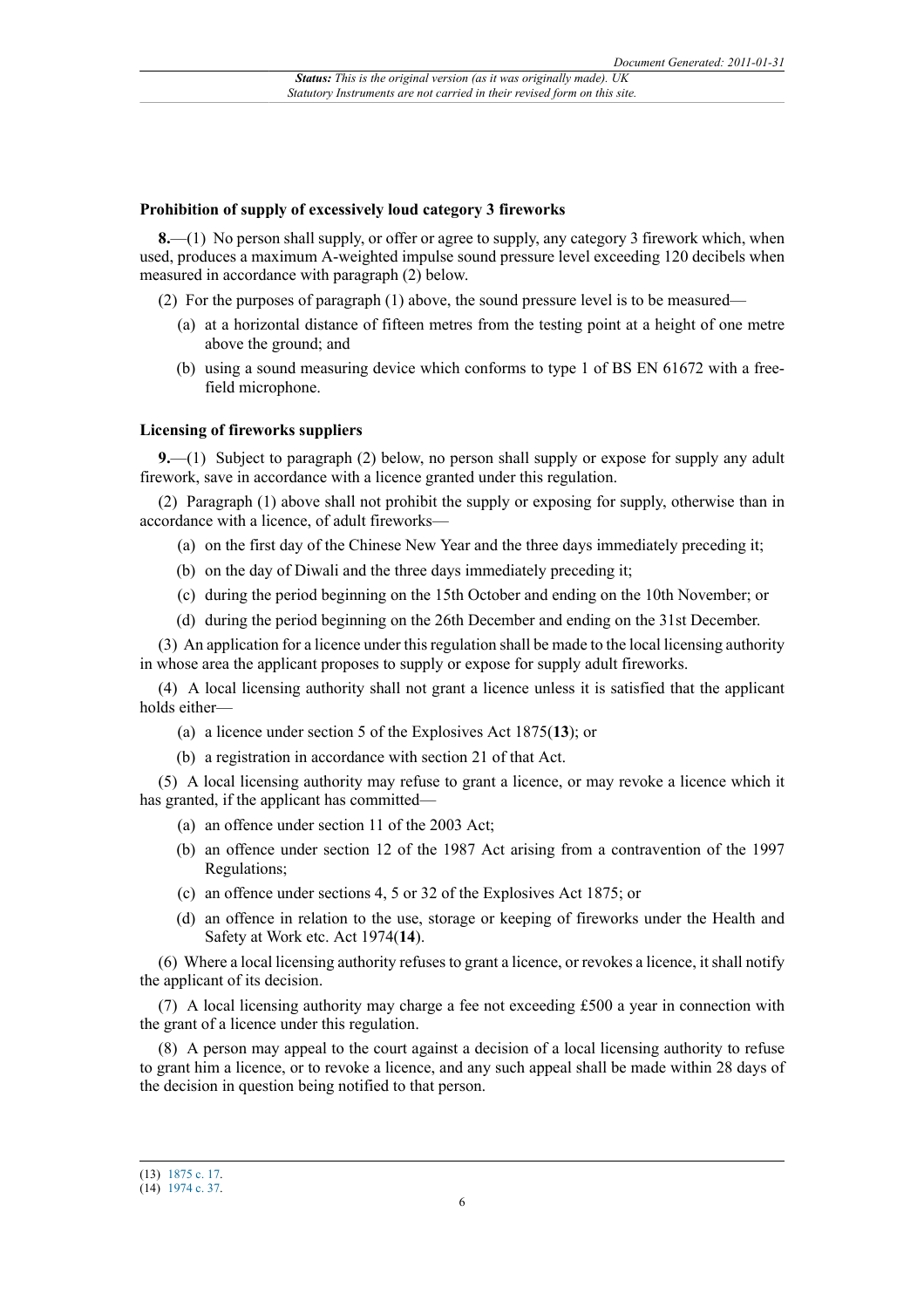#### **Information about adult fireworks**

**10.**—(1) No person shall supply or expose for supply any adult firework unless—

- (a) where adult fireworks are supplied or exposed for supply in any premises, he displays in a prominent position in those premises a notice, which measures no less than 400 millimetres by 300 millimetres and whose letters are no less than 16 millimetres high, stating the required information, or
- (b) where adult fireworks are supplied or exposed for supply in circumstances not mentioned in sub-paragraph (a) above, he gives the required information to any person to whom the fireworks are supplied or exposed for supply.
- (2) In paragraph (1) above, "the required information" means information that—
	- (a) it is illegal to sell adult fireworks to anyone under the age of eighteen; and
- (b) it is illegal for anyone under the age of eighteen to possess adult fireworks in a public place.

(3) No person shall supply any firework unless, if requested to do so by a local licensing authority, he provides that authority with the following information—

- (a) the name and address of the person who supplied the fireworks to him;
- (b) the name and address of the person to whom he is supplying the fireworks;
- (c) the date when the fireworks were supplied to him;
- (d) the date when he supplied or proposes to supply the fireworks to another person; and
- (e) the total amount of explosives contained in the fireworks supplied.

(4) Paragraph (3) above shall not apply if, in a single transaction, the total amount of explosives contained in the fireworks supplied is less than or equal to 50 kilograms.

# **Importation of fireworks**

**11.** No person shall import any firework, unless he has given the following information to the Commissioners of Customs and Excise—

- (a) his name and address;
- (b) the name of the person who is to store the fireworks following their importation; and
- (c) the address of the premises at which the fireworks are to be stored following their importation.

## **Transfer of enforcement duties**

**12.**—(1) The possession enforcement duty in England and Wales is hereby transferred to the chief officer of police of each police force and shall be the duty of every chief officer of police in relation to the police area for which the force in question is maintained(**15**).

(2) The possession enforcement duty in Scotland is hereby transferred to the chief constable of each police force and shall be the duty of every chief constable in relation to the police area for which the force in question is maintained(**16**).

(3) The use enforcement duty in England and Wales is hereby transferred to the chief officer of police of each police force and shall be the duty of every chief officer of police in relation to the police area for which the force in question is maintained.

**<sup>(15)</sup>** The expressions "chief officer of police", "police force" and "police area" are defined, in relation to England and Wales, in Schedule 1 of the Interpretation Act [1978 \(c. 30\)](http://www.legislation.gov.uk/id/ukpga/1978/30) and section 101 of the Police Act [1996 \(c. 16\).](http://www.legislation.gov.uk/id/ukpga/1996/16)

**<sup>(16)</sup>** The expressions "chief constable", "police force" and "police area" are defined, in relation to Scotland, in Schedule 1 of the Interpretation Act [1978 \(c. 30\)](http://www.legislation.gov.uk/id/ukpga/1978/30) and section 50 of the Police (Scotland) Act [1967 \(c. 77\)](http://www.legislation.gov.uk/id/ukpga/1967/77).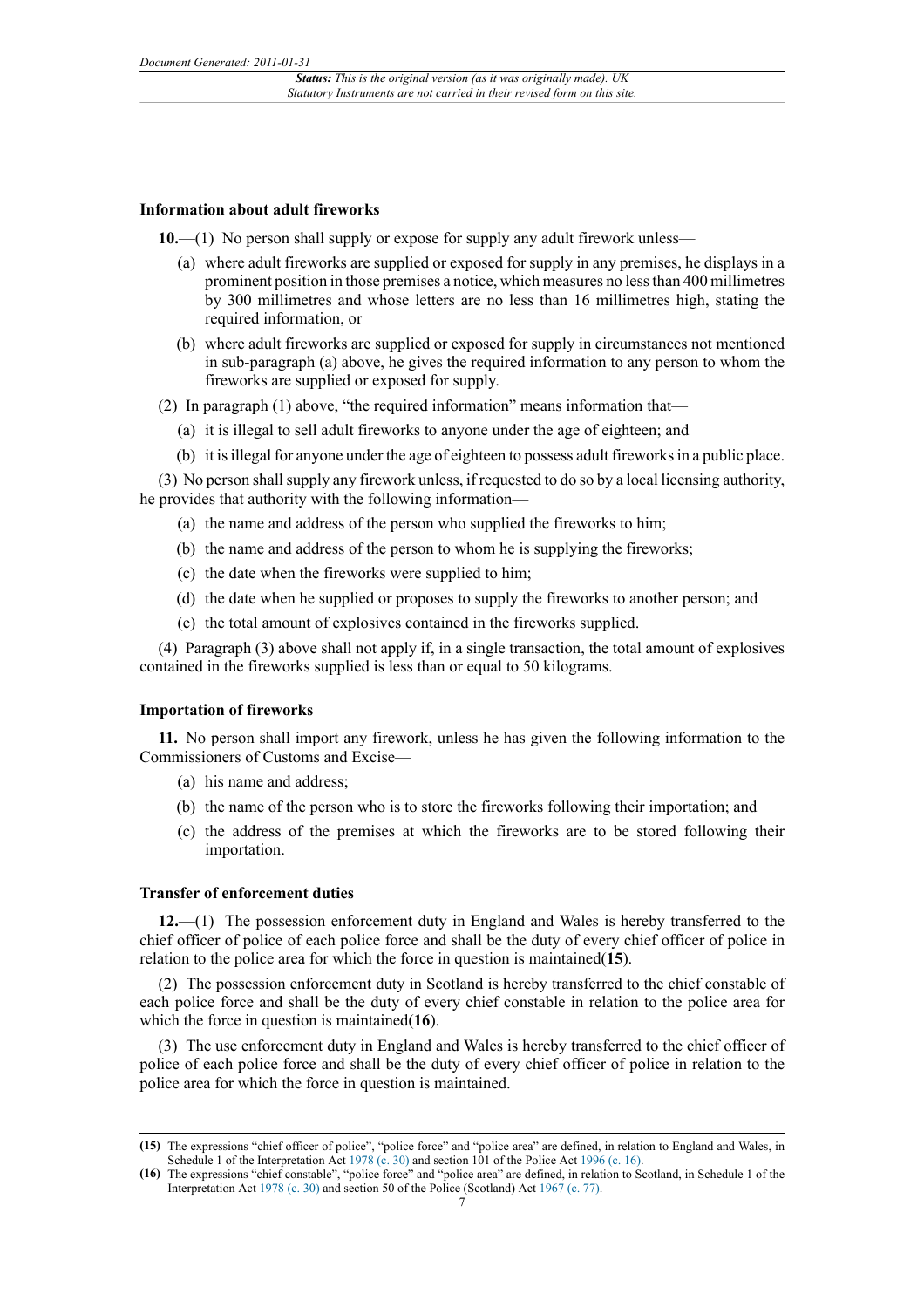(4) The importation enforcement duty is hereby transferred to the Commissioners of Customs and Excise and shall be the duty of the Commissioners of Customs and Excise.

(5) Every weights and measures authority of Great Britain is hereby relieved of the possession enforcement duty and the importation enforcement duty.

(6) Every weights and measures authority in England and Wales is hereby relieved of the use enforcement duty.

(7) In every area where there is a fire and civil defence authority, the licensing enforcement duty is hereby transferred to that authority and any weights and measures authority for that area is hereby relieved of the licensing enforcement duty.

### **Proceedings**

**13.** In England and Wales a magistrates' court may try an information in respect of an offence under section 11 of the 2003 Act arising from a contravention of a prohibition imposed by these Regulations if the information is laid within twelve months from the time when the offence was committed, and in Scotland summary proceedings for such an offence may be brought at any time within twelve months from the time when the offence was committed.

> *Gerry Sutcliffe,* Parliamentary Under Secretary of State for Employment Relations, Competition and Consumers, Department of Trade and Industry

14th July 2004

8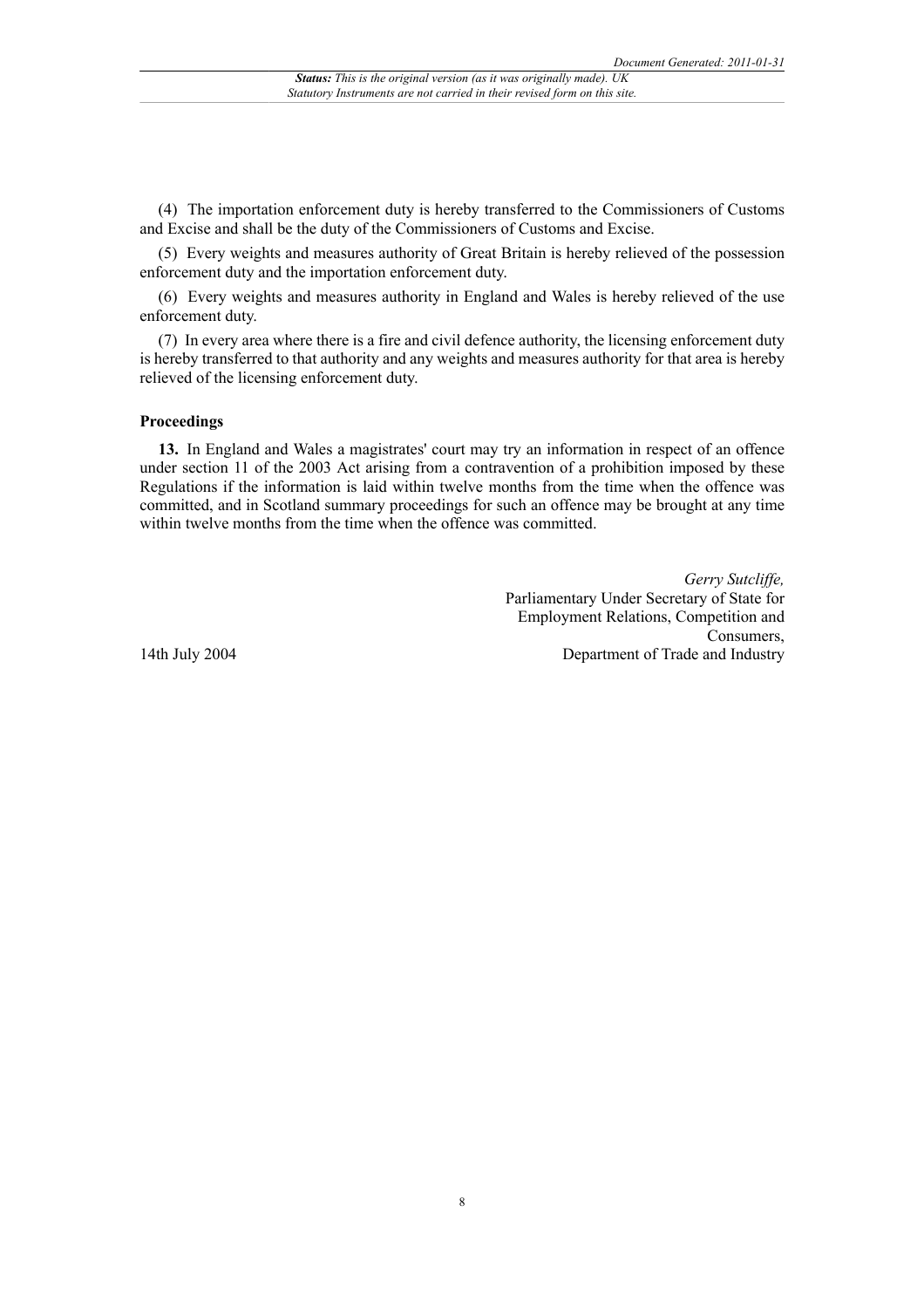# **EXPLANATORY NOTE**

*(This note is not part of the Regulations)*

These Regulations make certain provisions in relation to fireworks in order to minimise the risk that fireworks will be used with harmful consequences for people, animals or property. The Regulations do not extend to Northern Ireland and regulation 7 of the Regulations does not extend to Scotland. The Regulations replace provisions in the Fireworks Regulations 2003, which are revoked.

Regulation 4 prohibits persons under eighteen from possessing an adult firework (which is defined in regulation 3) in a public place. Regulation 5 prohibits persons of any age from possessing (in a public place or elsewhere) a category 4 firework. A category 4 firework is defined in regulation 3 by reference to the categorisation of fireworks in British Standard 7114. Both the regulation 4 and regulation 5 prohibitions are subject to the exceptions listed in regulation 6(1). The regulation 5 prohibition is additionally subject to the exception in regulation 6(2).

Regulation 7 prohibits persons from using adult fireworks during night hours (namely between 11 pm and 7 am) but exceptions allow such use until 1 am on the nights of the Chinese New Year, Diwali and New Year's Eve and until midnight on 5th November. There is also an exception in the case of local authority employees for the purposes of local authority fireworks displays, national public celebrations or national commemorative events.

Regulation 8 prohibits the supply, purchase or possession of category 3 fireworks whose noise levels exceed 120 decibels and includes provision for measuring these noise levels.

Regulation 9 requires suppliers of adult fireworks to hold a licence, except at certain times of year. Licences are granted by the appropriate local authority, which must refuse a licence unless the applicant complies with relevant statutory requirements concerning the keeping of fireworks and may refuse a licence (or revoke a licence previously granted) if the applicant has committed any of the fireworks related offences listed in paragraph (5) of that regulation.

Regulation 10 requires suppliers of adult fireworks to inform the persons to whom such fireworks are supplied or exposed for supply that it is a criminal offence to supply adult fireworks to those under eighteen and for those under eighteen to possess such fireworks. (Supply of adult fireworks to those under eighteen is an offence under regulation 6 of the Fireworks (Safety) Regulations 1997 and possession of an adult firework by a person under eighteen is an offence under regulation 4 of these Regulations.) Regulation 10 also requires fireworks suppliers to provide, on request, a local licensing authority with information about fireworks in circumstances where the total net explosive content of fireworks supplied in a single transaction exceeds 50 kilograms.

Regulation 11 requires importers of fireworks to give information about themselves, the storage and onward supply of such fireworks to the Customs and Excise Commissioners.

By virtue of section 11 of the Fireworks Act 2003, a contravention of regulations 4, 5 or 7 to 11 is a criminal offence. Although section 12 of the Fireworks Act 2003 and section 27(1) of the Consumer Protection Act 1987 provide that it is the duty of local weights and measures authorities to enforce these Regulations, this duty is transferred in relation to some aspects of these Regulations to other enforcers under regulation 12. The enforcement of regulations 4 and 5 (and, in England and Wales only, of regulation 7) is transferred to the relevant police forces. The enforcement of regulation 11 is transferred to the Customs and Excise Commissioners. The enforcement of regulations 8, 9 and 10 remains the responsibility of the local weights and measures authorities.

Copies of the British Standards 7114, 61672 and the British Standards referred to therein are available from any of the sales outlets operated by the British Standards Institution, by post from